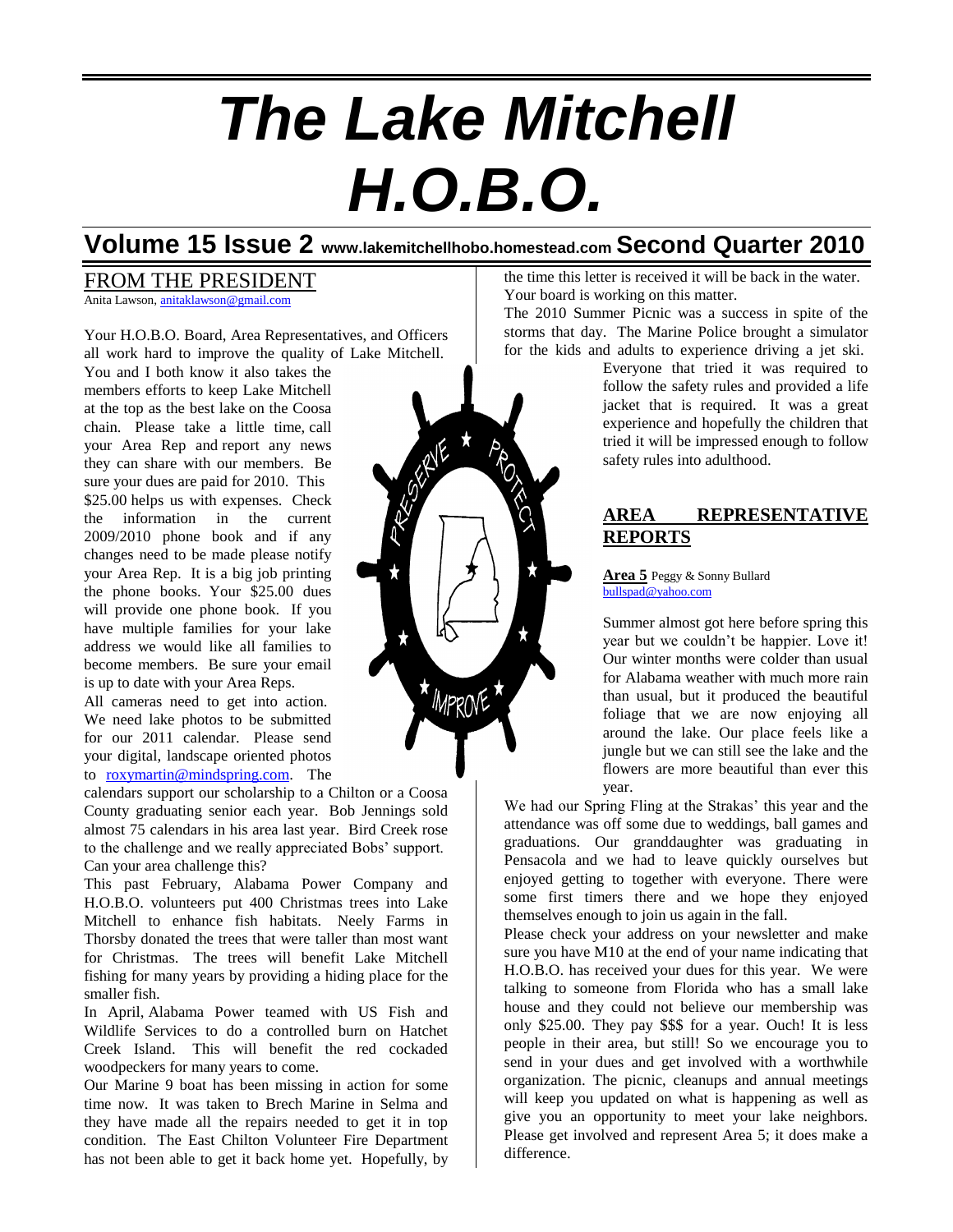We need your help in keeping up with any changes in our area such as address, phone number, and email as well as changes in ownership. Our phone book will be updated in 2011 and we would like for it to be as accurate as possible. Also, when someone new moves in an area we try to welcome them in person and present them with a gift packet and some information about H.O.B.O. Please keep us posted on any of your changes and notify us of any others that you may be aware of. Thanks and have a safe and blessed summer.

#### **Area 9** Dale & Patty Van[n RDVANN@bellsouth.net](mailto:RDVANN@bellsouth.net)

Summer is here and we are all starting our weekend trips back to the lake. While at the lake this spring I noticed a lot of boaters, it seemed as if it was midsummer. And with that comes the snakes, beavers, squirrels etc. I had to take care of one large size snake that use to have a home behind my seawall. Looks like the Neelys are still having problems with beavers. I have not heard of any more problems with the squirrel population.

County Road 264 coming into our area needs repair on the potholes. The county did fix the dangerous situation where the side of the road was actually caving in. Thanks to them for the quick repair.

If you have not paid your H.O.B.O. dues please do so now. The money is well spent. Call me if you have any questions (Dale Vann 205 910-3713). Be safe and do not drive your boat too close to piers unless you are at idle speed. Please call with any questions.

#### **Area 15** Anita & Jerry Lawson [anitaklawson@gmail.com](mailto:anitaklawson@gmail.com)

Summer is here. Swimmers, skiers, boaters, fishermen (and women) are all out and active. Let's all put on our safety first attitudes.

We realize our road is a mess but guess what - so are most of the other roads in Coosa County. Our severe winter did lots of damage. I understand the plans are to pave Wildlife and Pennamotley roads and repair North Coosa 1 this summer. If your road is damaged, please call the road department 256 377 2261 and be sure your road is on their list. Just remember, be patient they are extremely busy.

Have you paid your 2010 dues - still just \$25.00 per year? Check the address and be sure "10" is after your name. If you have a question, don't hesitate to call us.

Lake Mitchell Water is still available. Have you tried it? Come by our house and have a big tall glass of ice water. It is great.

# **2 The Lake Mitchell H.O.B.O.**

**Water Quality Report** Sam Piccolo, Chairman

| <b>PARAMETER</b>         | <b>ACCEPTABLE</b><br><b>RANGE</b> | <b>SIX SITE</b><br><b>AVERAGE</b> |
|--------------------------|-----------------------------------|-----------------------------------|
| Dissolved O <sub>2</sub> | $5-9$                             | 8.92                              |
| pН                       | $6.5 - 8.2$                       | 7.38                              |
| Alkalinity               | $20+$                             | 37.5                              |
| <b>Hardness</b>          | $10 - 120$                        | 35.63                             |

Quarterly Report Average Water Quality

A low **dissolved oxygen** level indicates a demand on the oxygen in the system. Pollutants such as inadequately treated sewage as well as decaying natural organic matter can cause low oxygen levels. The **ph** scale ranges from very acidic such as battery acid to very basic such as household lye. The midsection of the scale between 6.5 to 8.2 is optimal for most organisms. If a body of water has an abundance of buffering materials causing high **total alkalinity**, it is more stable and resistant to ph changes. When alkalinity is above 20mg/l there is a marked increase in nutrient utilization**. Hardness** refers primarily to the amount of calcium and magnesium, which enters the water mainly by leaching of rocks. Both minerals are essential to the development and growth of aquatic plants and animals.

#### **Scholarship Committee** Steve Miles

The scholarship committee has awarded its second annual Lake Mitchell H.O.B.O. Environmental Scholarship to Katherine Scott of Thorsby High School. Katie will be attending the University of Montevallo. We would like to congratulate her and thank all the other applicants for their efforts. The scholarship was presented to Katie by Nancy Piccolo at Thorsby High School.

The selection was very difficult but the committee came up with a very worthy candidate in Ms Scott. I would like to thank Rebecca Beaty, Nancy Piccolo, and Jim Woodrow for all of their hard work serving on this committee.

We will have an update on Katie when she starts at Montevallo this fall. Thanks to all H.O.B.O. members who supported this wonderful opportunity to give a scholarship to this senior high school student through your donations and calendar purchases.

#### **Environmental Committee** Dan Murchison [danmurchison@gmail.com](mailto:danmurchison@gmail.com)

I am planning on having an environmental committee meeting with Alabama Game and Fish and others to discuss the stocking of Hybrid stripe in Mitchell Lake. We need to either stop the stocking or promote the catching and eating of Hybrid stripe. Before we eat them we need a fish tissue test done by ADEM to confirm they are not carrying high levels of PCBs. Also, we need to discuss the loss of native stripes in Mitchell Lake and the loss of mussels. Anyone interested in this can contact me for more info.

#### **COMMITTEE REPORTS**: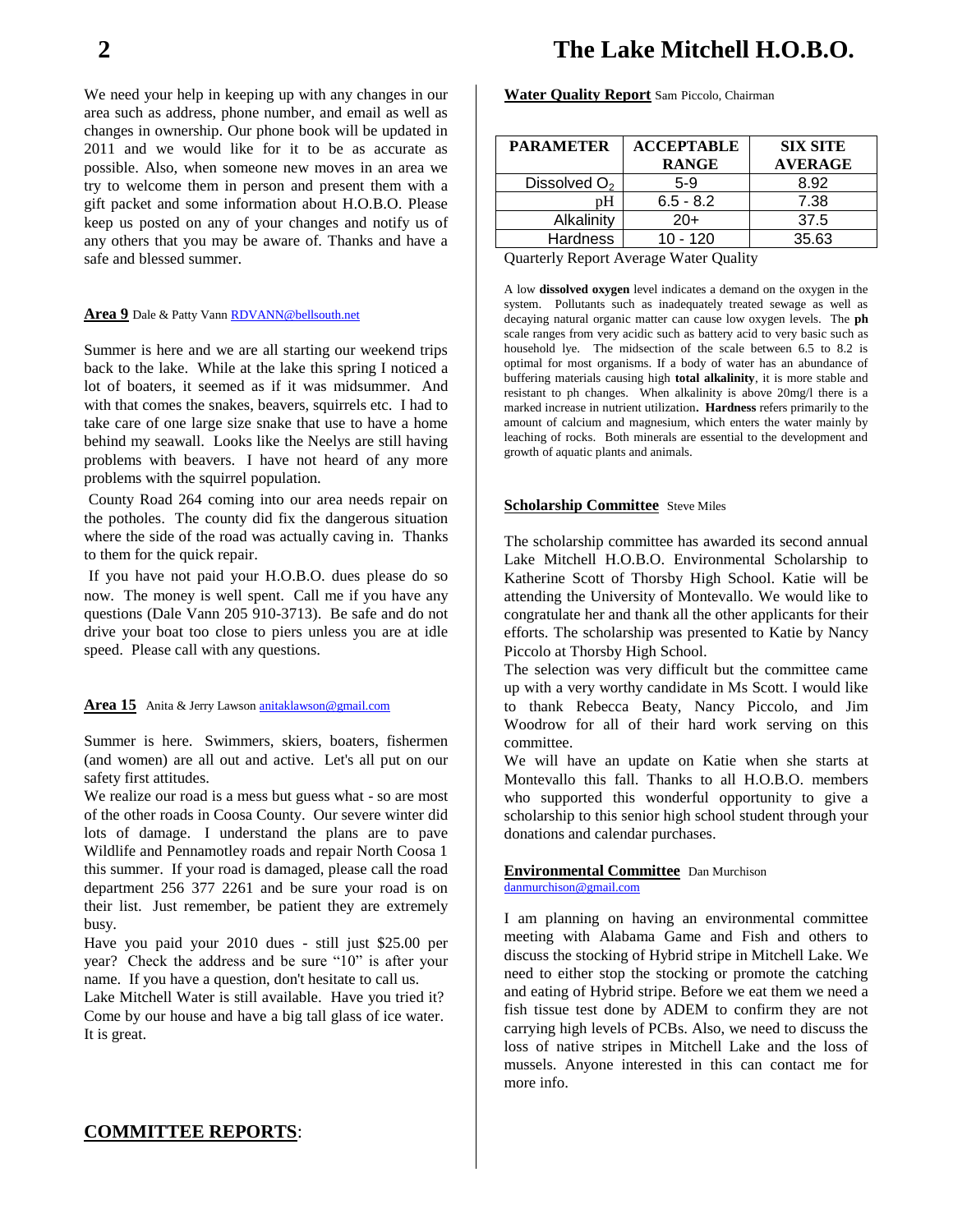### **BULLETIN BOARD**

#### **Your interest and assistance is welcome**

We are always looking for lake folks to become involved in your organization. What is your area of interest or talent? Some of the places you may become involved are on a committee (social, scholarship, publicity, environmental, education, just to name a few). Other positions available include web site coordinator, calendar coordinator, and secretary.

Please contact Anita Lawson and express your interest or willingness to serve! [anitalawson@bellsouth.net](mailto:anitalawson@bellsouth.net) , 256 377-4584.

#### **2010 Lake Mitchell Calendar**

Hopefully, all of you are taking lots of photos to submit to this year's calendar committee.

Please note the criteria for submission of photos below:

**\***All photos **must** be digitally produced (scanned regular photos cannot be accepted due to the image quality for calendar purposes)

**\***All photos will be uploaded to [www.shutterfly.com.](http://www.shutterfly.com/) If you wish to view the photos on shutterfly, please email [roxymartin@mindspring.com](mailto:roxymartin@mindspring.com) and a link will be forwarded via email

**\***A photo cd may be mailed to Roxanne Martin at 1409 County Rd 261, Clanton, 35046; Please make sure your name is on the correspondence for identification purposes. **\***Photos submitted should be centered on the Lake Mitchell community and its' environment: landscapes, wildlife, water activities, etc.

\* Photos should be in landscape format rather than portrait format (horizontal, not vertical)

You may enter as many photos as you wish. Photos will be accepted between March 15, 2010 and August 15, 2010.

#### **Jellyfish? Frog eggs? Gar eggs? Or what?** Don Inman

#### *Reprinted from Fourth Quarter 1999*

How often have we seen the gelatinous masses attached to various underwater structures, including weeds, and wondered "are these actually some kind of eggs?" Actually they are bryozoans – Pectinatella magnifica – one of at least 22 species found in the fresh waters of North America.

By definition bryozoans are moss animals as they live and grow in colonies, forming moss-like masses of growth over the object to which they are attached. Each jelly or gelatinous mass is a colony of individual microscopic zooids less than 1 mm in size which collectively are called bryozoans. The gelatinous portion is very extensive and is the non-living portion of the colony. Each colony may contain literally thousands of zooids.

As bryozoans feed on plankton, zooplankton, algae, etc., we refer to these animals as filter feeders and can expect some degree of improved water quality. Our lake has another example of "nature's filters" - the mussel - a very important ecological animal. In closing, we want to add that bryozoans are related to many other animals including coral and jellyfish.

Courtesy of Danette & Chris Haynes, Biologists@ Shelton State

#### **Our efforts count!**

*As reprinted from Alabama Marine Resources Division calendar 2001*

Each person's small efforts add up to a big difference for fish habitat:

- Recycle used oil and filters, batteries and antifreeze
- Keep trash from blowing overboard
- Use shore-based restrooms and pump-out facilities
- Use oil absorbent materials in your bilge and for spill cleanup
- Keep detergents and bilge cleansers out of the water
- Whenever possible, do repairs and painting away from the water
- Avoid boating in shallow waters, especially those with submerged vegetation

Tell your friends and fellow fishermen about the importance of fish habitat and the simple things they can do to protect it!

It takes a LONG time for trash to "disappear" from the deep:

| Please keep your trash "above board" |                   |  |  |
|--------------------------------------|-------------------|--|--|
| Glass jars/bottles                   | could be forever! |  |  |
| Monofilament fishing line            | 600 years         |  |  |
| Plastic bottle/disposable diaper     | 450 years         |  |  |
| Plastic 6-pack rings                 | 400 years         |  |  |
| Aluminum cans                        | 200 years         |  |  |
| Styrofoam float                      | 80 years          |  |  |
| Tin cans/Styrofoam cups              | 50 years          |  |  |
| Painted wood stick                   | 13 years          |  |  |
| Plywood                              | 1-3 years         |  |  |
| Biodegradable diaper/wool glove      | 1 year            |  |  |
| Photo-degradable 6-pack ring         | 6 months          |  |  |
| Cotton rope                          | $3-14$ months     |  |  |
| Cotton glove                         | 1-5 months        |  |  |
| Waxed milk carton                    | 3 months          |  |  |
| Apple core/cardboard                 | 2 months          |  |  |
| Newspaper                            | 6 weeks           |  |  |
| Paper towels                         | 2-4 weeks         |  |  |
|                                      |                   |  |  |

#### **ANNOUNCEMENTS**

*Email any submissions to [beckmau@earthlink.net](mailto:beckmau@earthlink.net) and [judymurchison@gmail.com](mailto:judymurchison@gmail.com) for editing and inclusion.*

#### **Memorial Gifts**

*The Lake Mitchell Memorial Fund is available for gifts in honor or in memory of a friend or loved one. Please send your contributions to our post office box and note your check accordingly. The intent is to set aside these funds until there is a sufficient amount to fund special projects. There were no memorials received this quarter.*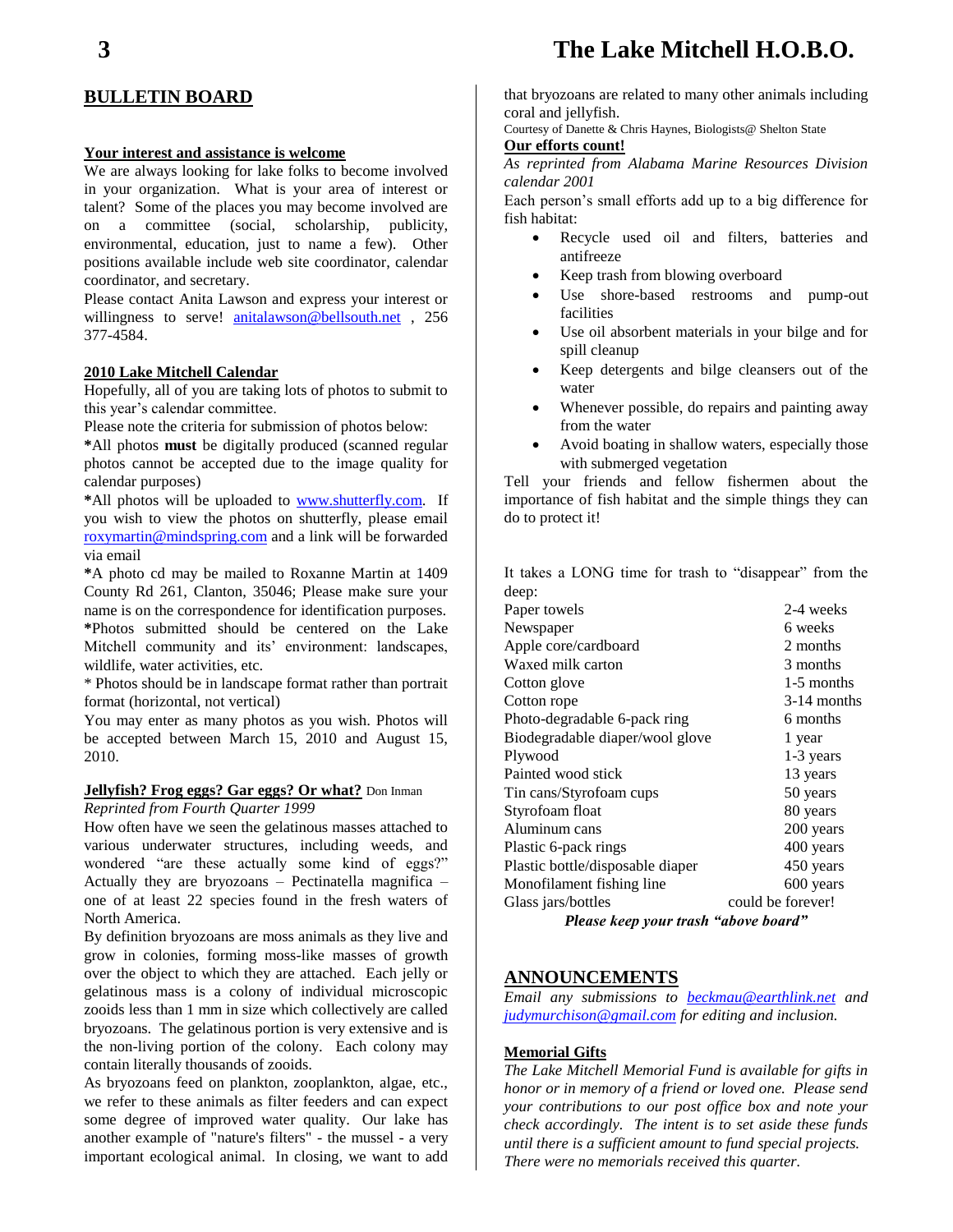## **4 The Lake Mitchell H.O.B.O.**

#### **"Good Neighbor" postings**

If you have an item to sell or give away, or are looking for an item, you may submit a written request to Becki McCallum at [beckmau@earthlink.net.](mailto:beckmau@earthlink.net) She will verify that you are a current member and reserve the right to edit the content. Any requests for publication need to be made by the newsletter deadline posted on the above calendar.

#### **From Durwood Brown:**

*Got leaves covering your roof or yard? Got a deck that needs pressure washing and/or painting? Got a shoreline full of logs, trash and other debris? Got screens with holes or rips?*

*Got rotten or threatening limbs or trees needing removal?* If you cannot physically do this, if you don't have time to do this, or if you simply don't want to do this.....then I am your man. Call me for a free estimate. I am an active H.O.B.O. member residing on Lake Mitchell year-round. I can provide several lake resident references.

**Lake Services by Durwood Brown 205-755-9915** or [dbrown3852@aol.com](mailto:dbrown3852@aol.com)

#### **Lake Mitchell Recipe/Daily Journal** Johnye Woodrow [ajwking@aol.com](mailto:ajwking@aol.com)

We are compiling a recipe/ daily journal/ nostalgia book for and by the residents of Lake Mitchell. If you would like to contribute to this, please forward your favorite recipe, old & new photographs, memories/narratives of life on the lake. If you send in an old photograph (i.e. Lake Mitchell ski club), or a photograph of a place of interest on the lake (i.e. the old rope swing) **please include a short story about it.** If your favorite recipe is not your original, please note the source of the recipe.

Rose Green, Patty Vann, Roxanne Martin and myself will be working together to bring this to you.

Cute sayings from your children/grandchildren, etc about the lake are also welcome. Please forward all of your ideas, narratives, photographs to [ajwking@aol.com.](mailto:ajwking@aol.com) Be sure and include your name and your source. If you have any questions or suggestions, please let us hear from you.

#### **Do you know about "River Church"?**

We have lakeside services sponsored by Clanton First United Methodist Church. They are held every Sunday morning at 8:30 at Higgins Ferry Trobaugh pavilion. Come by boat or by car to "start your week right" with a short church service. All are welcome.

*Let's celebrate our freedom this holiday season by flying our nation's flag in honor of those who have and are currently protecting the freedoms we enjoy!*

#### **H.O.B.O. SPOTLIGHT**

*An historical account of the Blue Creek Indian fort was published in our Fourth Quarter 2009 newsletter. This tale follows, as promised.*

*A Tale of the Blue Creek Indians* as relayed by Ed Warren, we remember him fondly.

Once upon a time, a long time ago, almost before the world was and surely before time began, the Blue Creek Indians inhabited all the land that is now Alabama. As you can see, theirs was a widespread nation. This would be very widespread because the only communication between the tribes was by runner. Imagine how difficult it was for the GREAT CHIEF WETUMPKA to keep his lesser chiefs advised when some of them lived what is now near Mobile and others lived north of the Tennessee River!

WETUMPKA lived in the Old Indian Fort that is located on Blue Creek in what is now Chilton County. The word "Wetumpka" means "shining rock". However, our little tale does not concern the life and times of WETUMPKA but rather his death. As all good Indians do, WETUMPKA finally died.

Now we meet SPINNING ROCK. He was Wetumpka's son and as such a candidate to succeed his father as the GREAT CHIEF. Anyway, a great meeting was called. Runners were sent to the far corners of the Blue Creek Indian nation calling all the lesser chiefs to a meeting to decide who would be the next GREAT CHIEF.

There were seventy-five lesser chiefs gathered at this meeting. The POW-WOW (elective meeting) was held in a clearing where BLUE CREEK MARINA now stands. The marina is owned and operated by Bo Warren. Good boating. Good skiing. Good fishing. Good fellowship.

But, let us get on with the story. "Spinning Rock" was wise beyond his years and so he knew deep in his heart that each and every lesser chieftain would pull every sneaky trick in the book trying to become the GREAT CHIEF himself. Even worse than trickery, there could easily be civil war among the tribes.

True to the course of human events, the POW-WOW lasted for weeks with no progress. All this time SPINNING ROCK sat quietly with his arms folded. Waiting. Waiting. Waiting to pull off his big trick.

SPINNING ROCK was biding his time. Keeping his own counsel. He knew that he had the one great "trick" that would prevent a civil war among the tribes. He was waiting for the right moment to make his move. Finally he decided the moment had come.

SPINNING ROCK rose before the council with feathers agleam and his very best blanket of many colors draped about his wide shoulders. His peace pipe was aglow with red-hot embers. With arms extended in a dramatic manner he began: "brothers, we have gathered to select a new GREAT CHIEF and instead we are getting closer and closer to selecting WAR. Not only WAR, but CIVIL